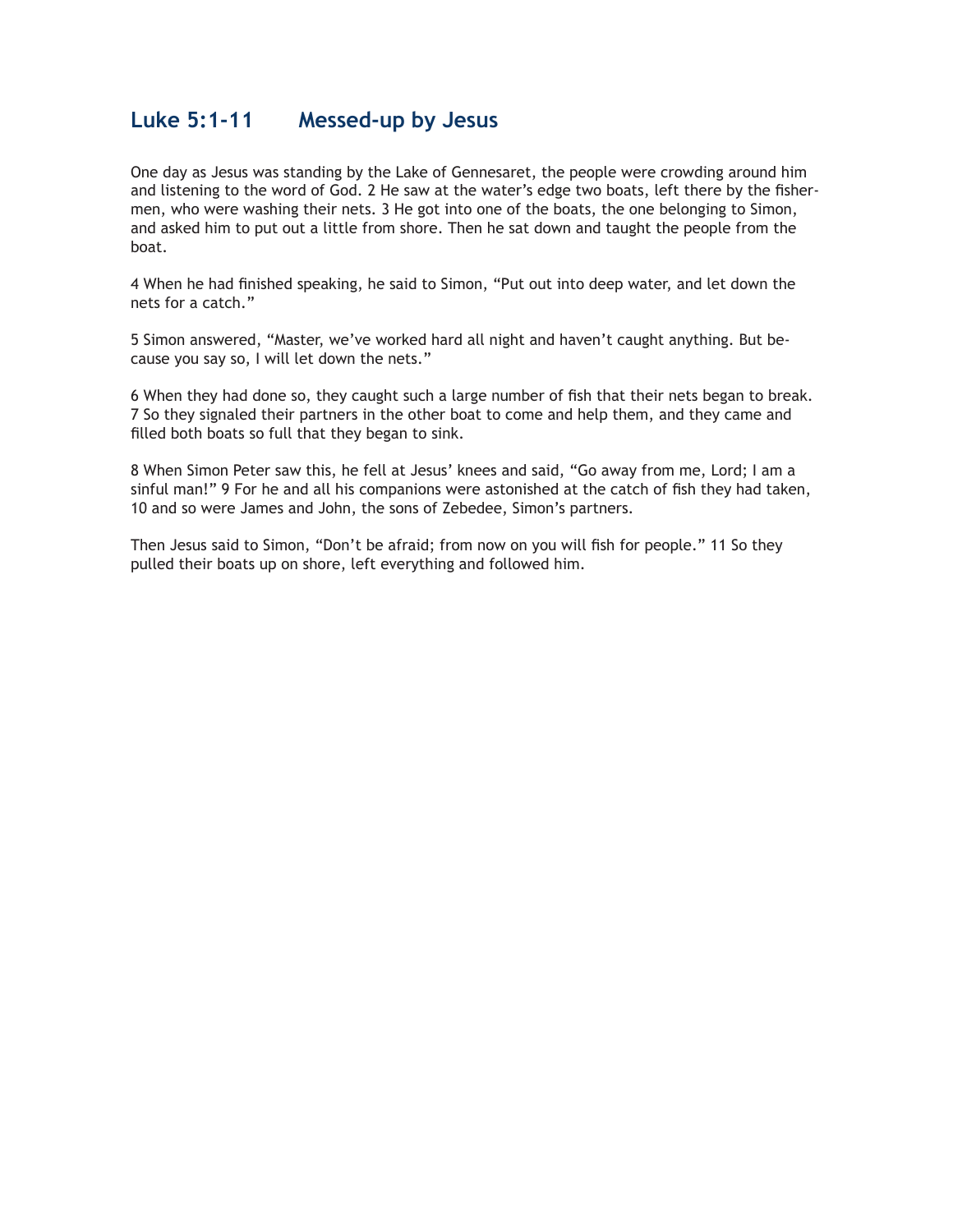## **Luke 5:17-26 CSI: Capernaum**

17 One day Jesus was teaching, and Pharisees and teachers of the law were sitting there. They had come from every village of Galilee and from Judea and Jerusalem. And the power of the Lord was with Jesus to heal the sick. 18 Some men came carrying a paralyzed man on a mat and tried to take him into the house to lay him before Jesus. 19 When they could not find a way to do this because of the crowd, they went up on the roof and lowered him on his mat through the tiles into the middle of the crowd, right in front of Jesus.

20 When Jesus saw their faith, he said, "Friend, your sins are forgiven."

21 The Pharisees and the teachers of the law began thinking to themselves, "Who is this fellow who speaks blasphemy? Who can forgive sins but God alone?"

22 Jesus knew what they were thinking and asked, "Why are you thinking these things in your hearts? 23 Which is easier: to say, 'Your sins are forgiven,' or to say, 'Get up and walk'? 24 But I want you to know that the Son of Man has authority on earth to forgive sins." So he said to the paralyzed man, "I tell you, get up, take your mat and go home." 25 Immediately he stood up in front of them, took what he had been lying on and went home praising God. 26 Everyone was amazed and gave praise to God. They were filled with awe and said, "We have seen remarkable things today."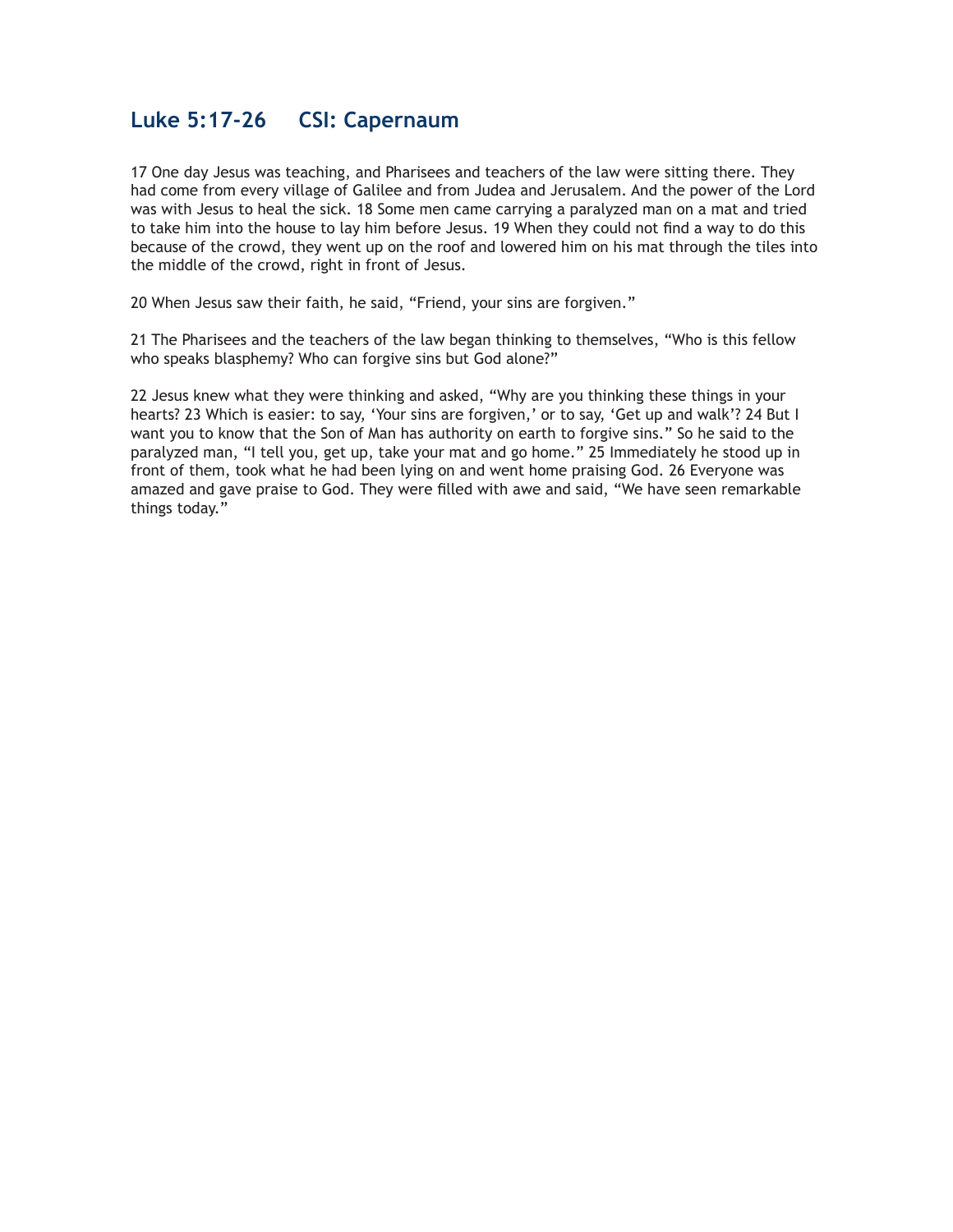### **Luke 15:1-10 Celebrate with Me**

Now the tax collectors and sinners were all gathering around to hear Jesus. 2 But the Pharisees and the teachers of the law muttered, "This man welcomes sinners and eats with them."

3 Then Jesus told them this parable: 4 "Suppose one of you has a hundred sheep and loses one of them. Doesn't he leave the ninety-nine in the open country and go after the lost sheep until he finds it? 5 And when he finds it, he joyfully puts it on his shoulders 6 and goes home. Then he calls his friends and neighbors together and says, 'Rejoice with me; I have found my lost sheep.' 7 I tell you that in the same way there will be more rejoicing in heaven over one sinner who repents than over ninety-nine righteous persons who do not need to repent.

8 "Or suppose a woman has ten silver coins and loses one. Doesn't she light a lamp, sweep the house and search carefully until she finds it? 9 And when she finds it, she calls her friends and neighbors together and says, 'Rejoice with me; I have found my lost coin.' 10 In the same way, I tell you, there is rejoicing in the presence of the angels of God over one sinner who repents."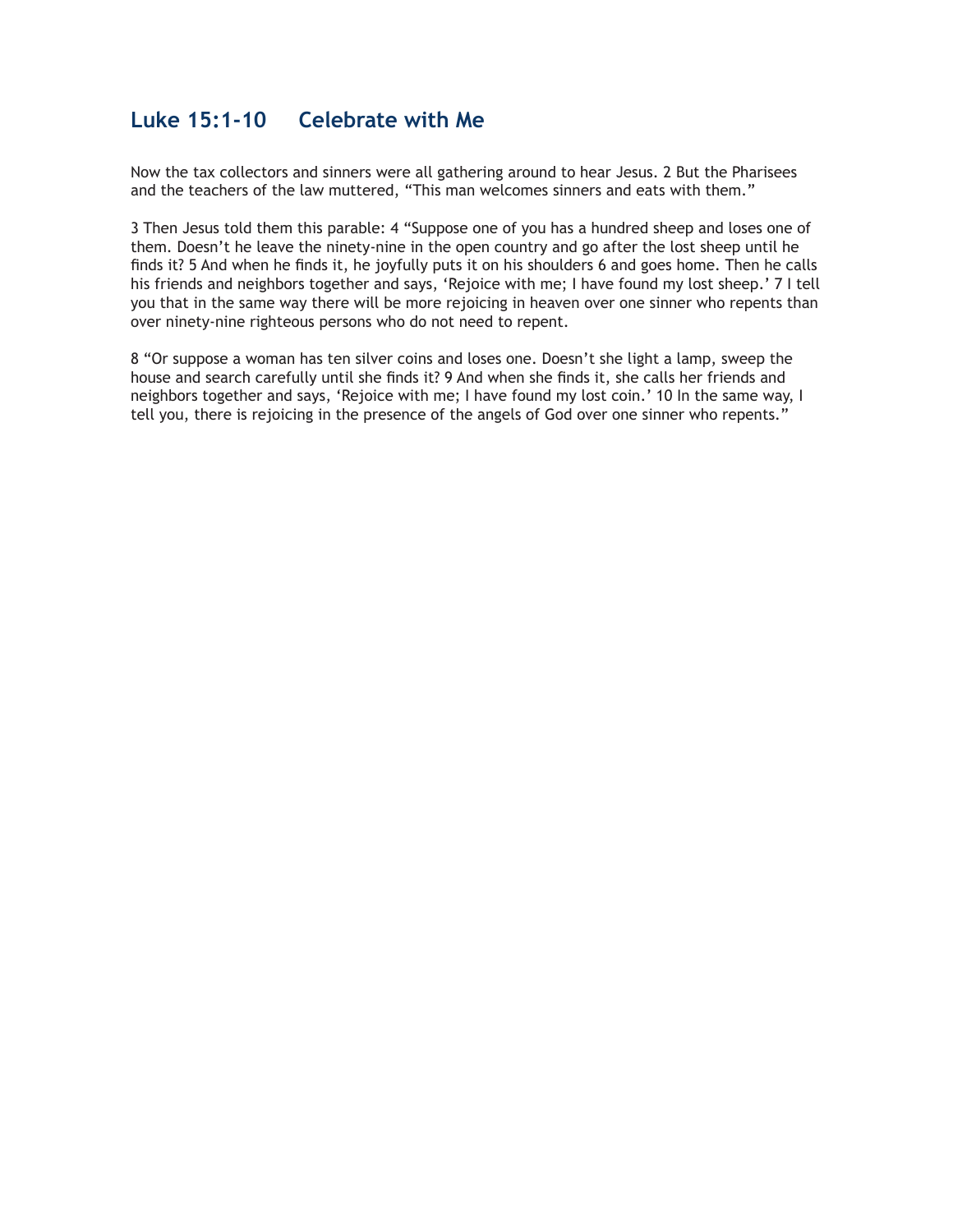## **Luke 15:11-32 Come Home...**

11 Jesus continued: "There was a man who had two sons. 12 The younger one said to his father, 'Father, give me my share of the estate.' So he divided his property between them.

13 "Not long after that, the younger son got together all he had, set off for a distant country and there squandered his wealth in wild living. 14 After he had spent everything, there was a severe famine in that whole country, and he began to be in need. 15 So he went and hired himself out to a citizen of that country, who sent him to his fields to feed pigs. 16 He longed to fill his stomach with the pods that the pigs were eating, but no one gave him anything.

17 "When he came to his senses, he said, 'How many of my father's hired servants have food to spare, and here I am starving to death! 18 I will set out and go back to my father and say to him: Father, I have sinned against heaven and against you. 19 I am no longer worthy to be called your son; make me like one of your hired servants.' 20 So he got up and went to his father.

"But while he was still a long way off, his father saw him and was filled with compassion for him; he ran to his son, threw his arms around him and kissed him.

21 "The son said to him, 'Father, I have sinned against heaven and against you. I am no longer worthy to be called your son.'

22 "But the father said to his servants, 'Quick! Bring the best robe and put it on him. Put a ring on his finger and sandals on his feet. 23 Bring the fattened calf and kill it. Let's have a feast and celebrate. 24 For this son of mine was dead and is alive again; he was lost and is found.' So they began to celebrate.

25 "Meanwhile, the older son was in the field. When he came near the house, he heard music and dancing. 26 So he called one of the servants and asked him what was going on. 27 'Your brother has come,' he replied, 'and your father has killed the fattened calf because he has him back safe and sound.'

28 "The older brother became angry and refused to go in. So his father went out and pleaded with him. 29 But he answered his father, 'Look! All these years I've been slaving for you and never disobeyed your orders. Yet you never gave me even a young goat so I could celebrate with my friends. 30 But when this son of yours who has squandered your property with prostitutes comes home, you kill the fattened calf for him!'

31 "'My son,' the father said, 'you are always with me, and everything I have is yours. 32 But we had to celebrate and be glad, because this brother of yours was dead and is alive again; he was lost and is found.'"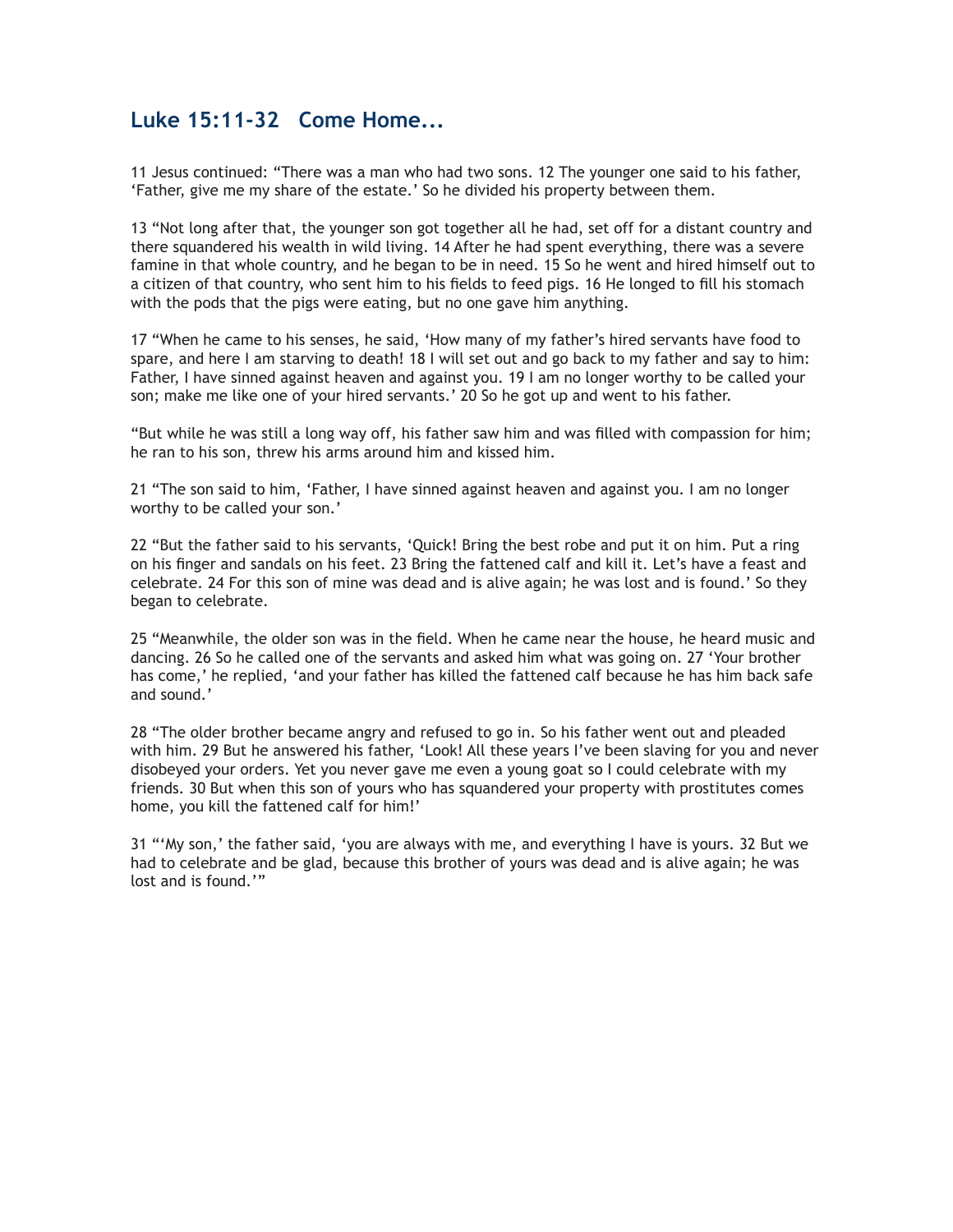### **Luke 19:1-10 Diary of a Short Tax Collector**

Jesus entered Jericho and was passing through. 2 A man was there by the name of Zacchaeus; he was a chief tax collector and was wealthy. 3 He wanted to see who Jesus was, but because he was short he could not see over the crowd. 4 So he ran ahead and climbed a sycamore-fig tree to see him, since Jesus was coming that way.

5 When Jesus reached the spot, he looked up and said to him, "Zacchaeus, come down immediately. I must stay at your house today." 6 So he came down at once and welcomed him gladly.

7 All the people saw this and began to mutter, "He has gone to be the guest of a sinner."

8 But Zacchaeus stood up and said to the Lord, "Look, Lord! Here and now I give half of my possessions to the poor, and if I have cheated anybody out of anything, I will pay back four times the amount."

9 Jesus said to him, "Today salvation has come to this house, because this man, too, is a son of Abraham. 10 For the Son of Man came to seek and to save the lost."